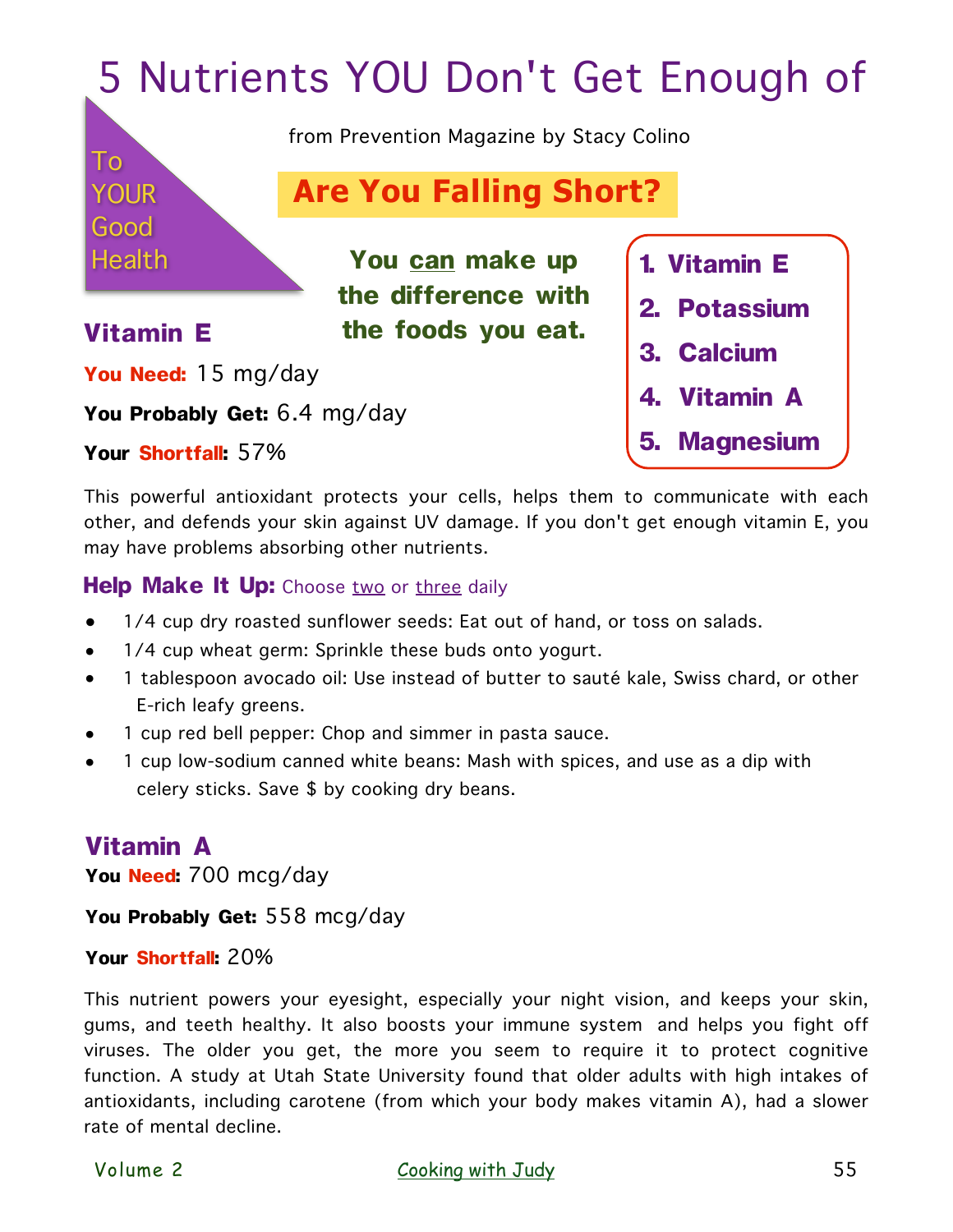#### **Vitamin A** . . . **Help Make It Up:** Have one or two daily

- 1 small sweet potato: Baked, it's a flavorful, brightly hued sweet side dish.
- 1/4 cup canned pumpkin: Use along with a dash of cinnamon to jazz it up.
- 10 carrot sticks: Use as dippers for hummus.
- 1 cup cantaloupe cubed
- 1/2 cup dried apricots for a mid-morning snack

### **Magnesium**

**You Need:** 320 mg/day

**You Probably Get:** 267 mg/day

**Your Shortfall:** 17%

Magnesium is used in hundreds of chemical activities in the body, ranging from storing energy to helping your genes function properly. It keeps your nerves and muscles toned, your bones strong, and your blood circulating steadily. This mineral is so influential that women who got at least the recommended amount cut their risk of metabolic syndrome by 38% or more, reported a study by the CDC. The serious, increasingly common syndrome, affecting some 50 million Americans, is a constellation of risk factors for heart disease and diabetes that includes excess abdominal fat, high blood pressure, and more.

#### **Help Make It Up:** Get three or four daily

- 1 cup cooked black beans: Toss into a salad, along with chopped parsley or cilantro.
- 1 ounce (6 to 8 whole) Brazil nuts: Chop and sprinkle on breakfast cereal.
- 1 cup okra: Simmer fresh or frozen chopped okra in chicken soup or stew.
- 1 cup cooked brown rice: Use as an accompaniment to stir-fry.
- 1 ounce almonds: Toast slivered almonds for a minute in a skillet over low heat, then sprinkle on fruit salad.

## **Potassium**

**You Need:** 4,700 mg/day **You Probably Get:** 2,458 mg/day **Your Shortfall:** 48%

This electrolyte keeps your nervous system humming and your muscles toned. It also helps keep your blood pressure at normal levels. If you don't get enough, you may feel irritable, weak, and fatigued.